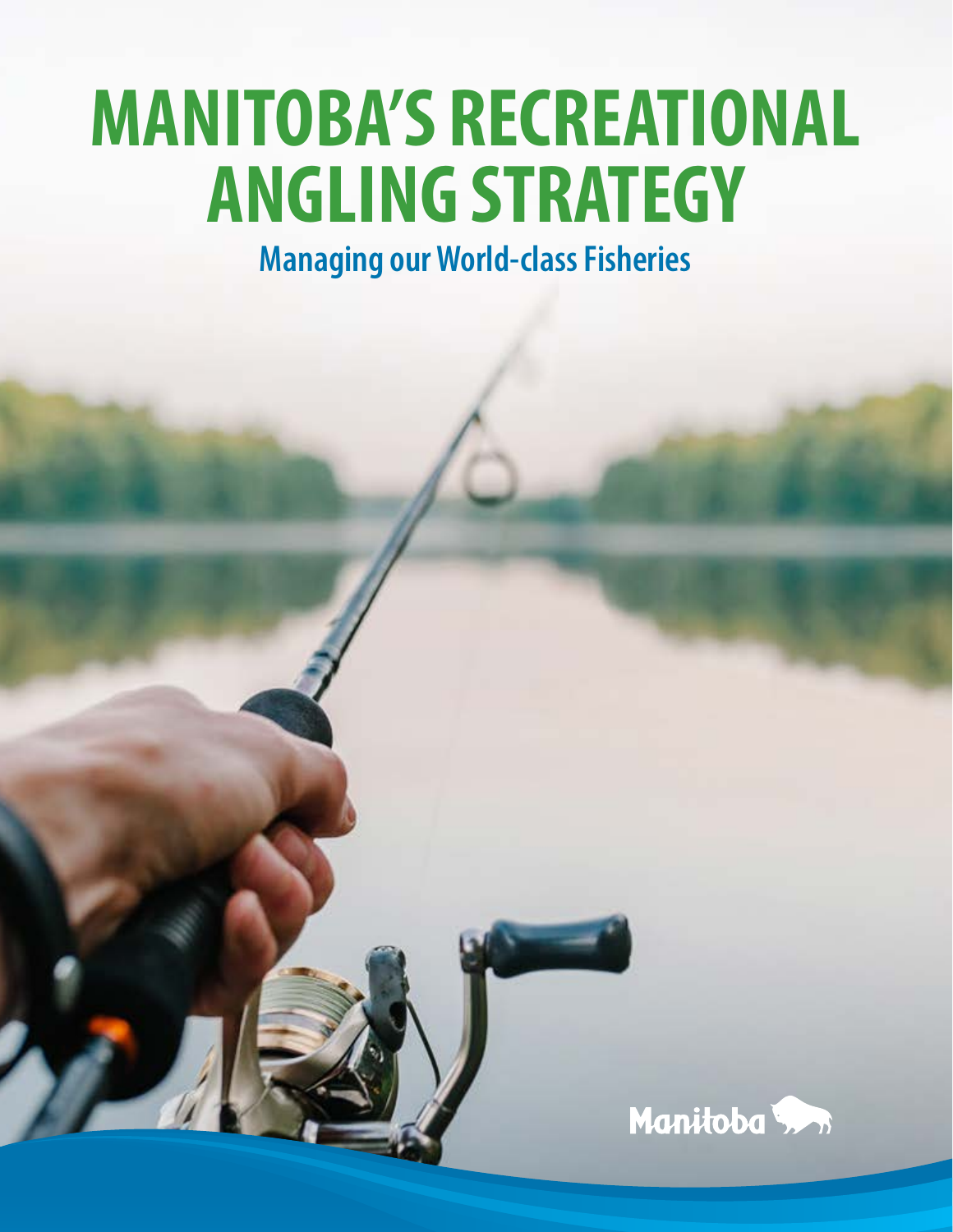# **MANITOBA'S RECREATIONAL ANGLING STRATEGY**

### **Managing our World-class Fisheries**

*Recreational angling draws hundreds of thousands of Manitobans and visitors to lakes, rivers and ponds to enjoy the diverse and vibrant fishing opportunities that Manitoba has to offer. Angling also generates significant economic, social and cultural benefits for our province.* 

### **Recreational angling is important in Manitoba because:**

- More Manitobans fish than participate in any other single outdoor activity. Approximately 14 per cent of Manitoba adults fish, in addition to many children and rights-based harvesters.
- Manitoba is one of a few jurisdictions in North America that continues to see increasing angler participation. Approximately 190,000 angling licences are sold each year, of which approximately 150,000 are sold to Manitoba Residents.
- Angling generates approximately \$600 Million in annual economic benefits.
- Manitoba is home to over 150 lodges and outfitting businesses catering to anglers.
- While fishing does occur in urban areas, it is primarily a rural activity, generating vital employment and economic benefits for many communities and businesses across Manitoba.

### **Science-Based Approach to Fisheries Management**

- Manitoba has the responsibility to sustainably manage our fisheries.
- Many fisheries are mixed-use and support domestic harvest, commercial fishing and recreational angling activities. Manitoba must balance the needs of all resource users.
- Manitoba collects fish population data and harvest information from numerous fisheries. This information is used to inform decisions on the sustainable management of fisheries.

### **GROWING PRESSURE ON MANITOBA'S FISHERIES**

Each year, angling grows in popularity. In 2020-21, many Manitobans stayed closer to home due to COVID-19 related travel restrictions. While total licence sales decreased slightly, angling licence sales for Manitoba Residents increased by eight per cent in 2020-21.

As angling participation continues to increase, Manitoba is responding to the growing demand for enhanced fishing experiences by creating new angling opportunities, strengthening fish population monitoring and implementing new measures to protect our fisheries.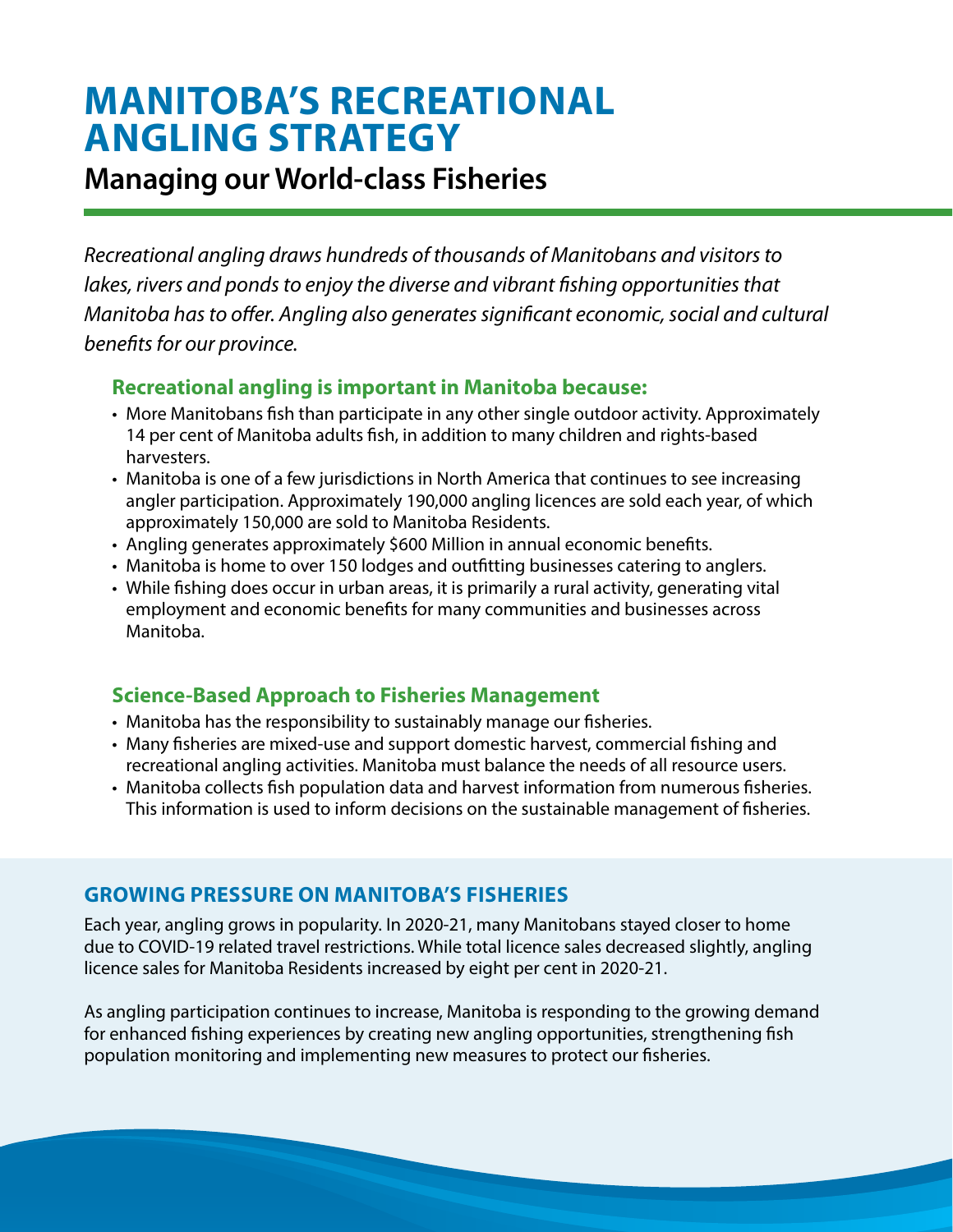# **MANITOBA IS INVESTING IN FISHERIES MANAGEMENT**

### **Manitoba is investing in our fisheries, now and into the future, by:**

- modernizing our angling regulations to become the leader in recreational fisheries management across North America
- making significant financial and human resource investments to improve the monitoring and sustainable management of our world class fisheries
- strengthening links between fisheries and enforcement staff to protect our valuable fish populations
- prioritizing fish stocking to the most valuable and best uses for Manitobans and visiting anglers
- investing in fisheries enhancement through a newly endowed \$20 Million trust for the Fish and Wildlife Enhancement Fund, with continuing investments each year
- advancing progress toward the eco-certification of commercial fisheries

### **WHAT ANGLING REGULATION CHANGES ARE BEING PROPOSED?**

The following pages outline Manitoba's proposed plans to transform recreational angling.

# **WE WANT YOUR FEEDBACK.**

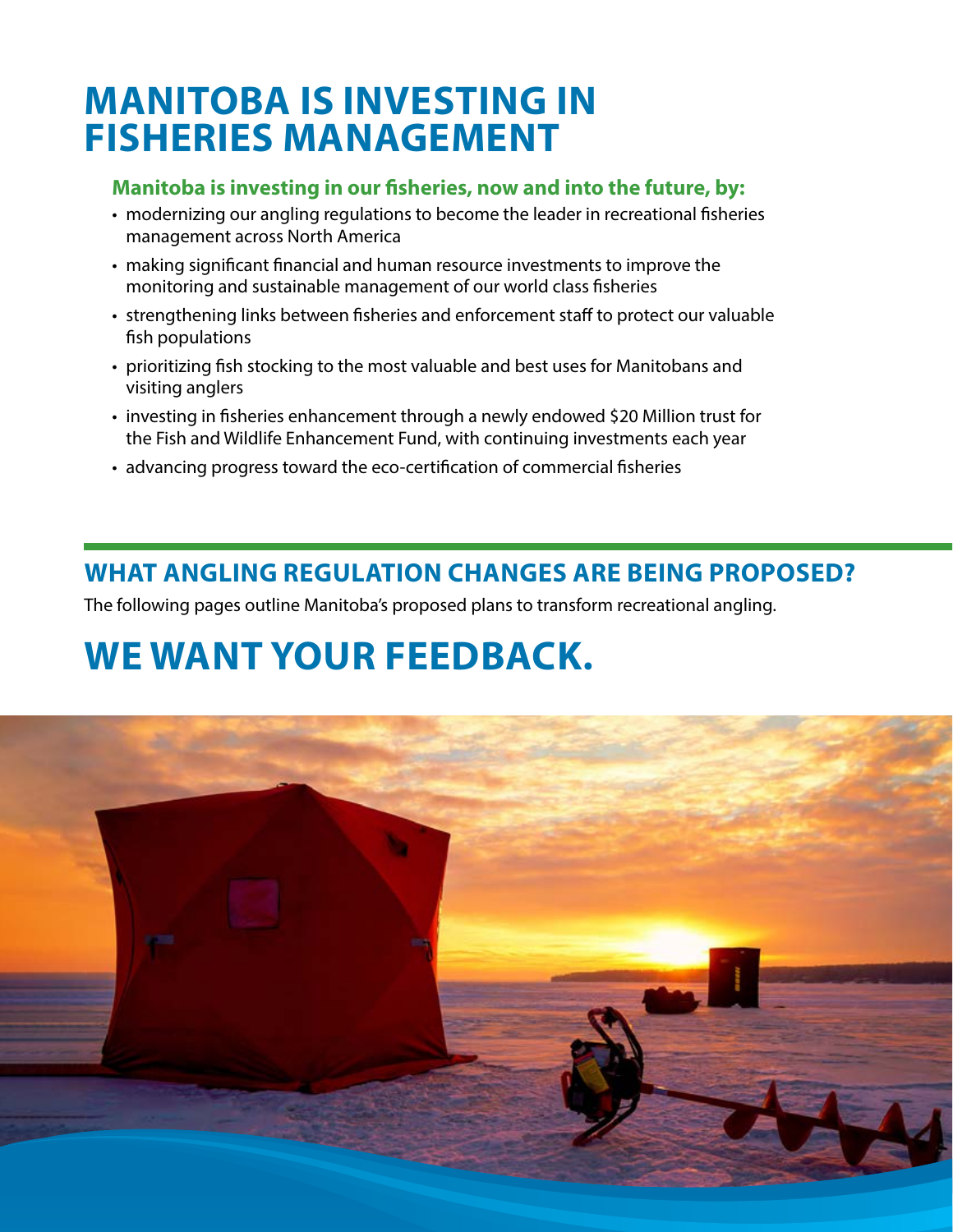# **OUTCOMES OF MANITOBA'S RECREATIONAL ANGLING STRATEGY**

### **Enhance Protection**

- Possession limits and size restrictions will be modified to enhance protection of fish stocks.
- New protection measures will lower the risk of spreading aquatic invasive species.
- Collection of fisheries data on high-use recreational angling lakes and commercially-fished lakes will be enhanced to monitor fish populations and better inform the management of our world-class fisheries
- Ten percent of licence revenues will support fisheries enhancement through the newly established Fish and Wildlife Enhancement Fund.

#### **Increase Opportunities and Local Benefits**

- New opportunities to fish year-round will be introduced, providing more opportunities for anglers and increasing economic benefits to local businesses that cater to anglers.
- Trophy fisheries will be promoted.

### **Simplify Regulations and Reduce Red Tape**

- Regulations will be streamlined and easier to understand.
- Red tape will be reduced for Manitoba Seniors.

### **Add Flexibility**

- A new short-term, low-cost licence will be available.
- A new option to carry your angling licence electronically will be introduced.
- Angling licences will continue to be available online and in-person with participating vendors.

### **Strengthen Enforcement**

• An enhanced partnership between fisheries and enforcement staff will strengthen compliance with commercial fishing and recreational angling regulations.

### **TIMELINE FOR PROPOSED CHANGES: APRIL 1, 2023**

Implementation of Manitoba's Recreational Angling Strategy will require amendments to both provincial and federal fisheries regulations. Therefore, changes are proposed to take effect on April 1, 2023.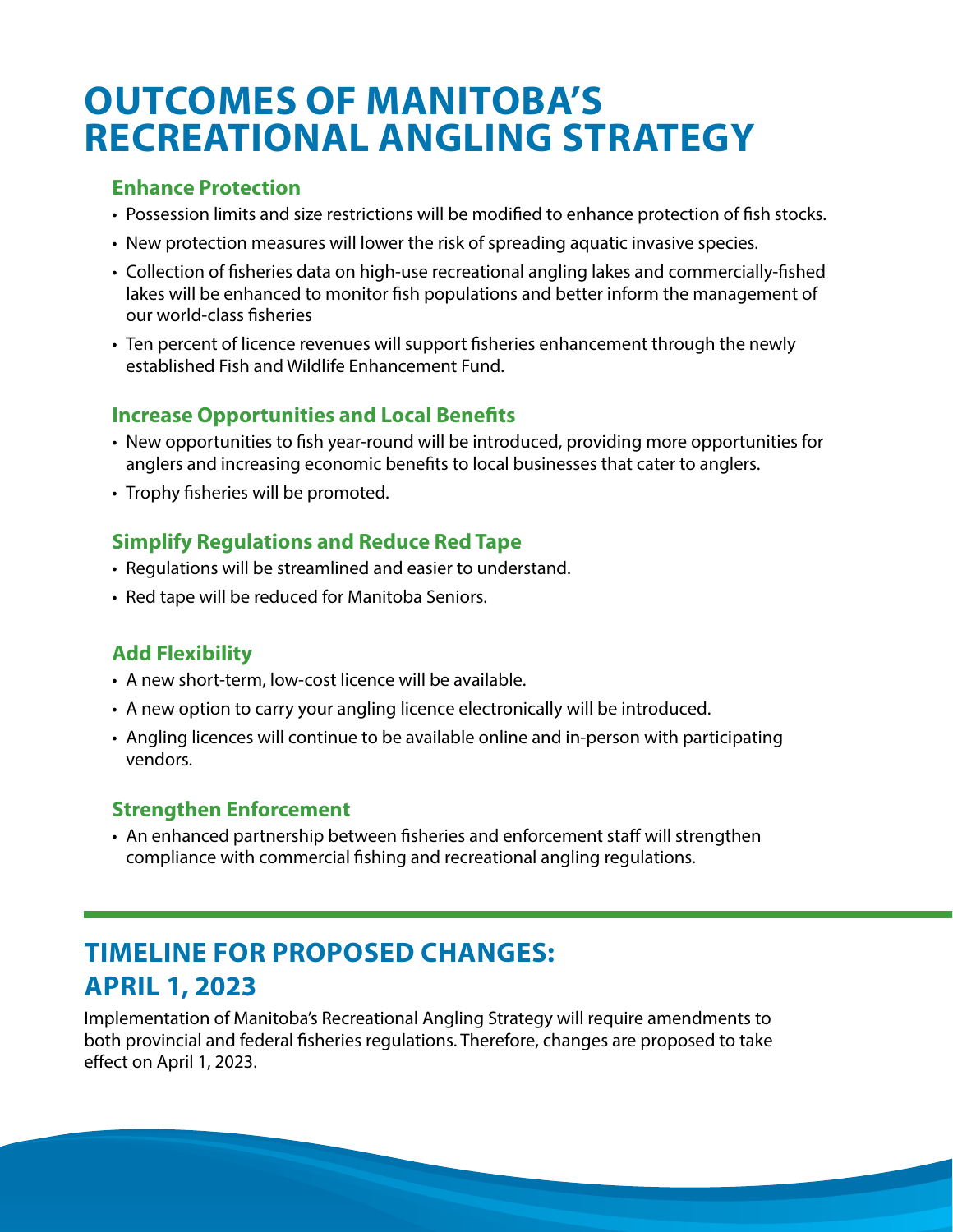# **MODERNIZING MANITOBA'S ANGLING LICENCES**

### **Moving to a Single Annual Licence Type**

Manitoba is proposing to move to one annual licence for each residency type, moving away from the current two-tier licence system of conservation and regular licences:

• Implementing one possession limit for all licence types for each fish species

### **Adding a New Licence Type**

Manitoba is proposing to add a one-day license for Manitobans, Canadians and non-residents.

• A one-day licence creates a low-cost option for anglers who may only fish one or two days per year.

### **Reducing Red Tape for Manitoba Seniors**

Manitoba is proposing to remove the requirement for Manitoba seniors to obtain an angling licence.

- Manitoba seniors would be required to show proof of age (65 years or older) while angling.
- Manitoba seniors would be responsible for ensuring they follow all angling regulations.

#### **Licence Fees**

Manitoba is proposing to implement modest fee changes to reflect the move to one annual licence type and the addition of a new one-day licence option.

- Manitoba will continue to maintain some of the lowest angling licence fees across Canada.
- Anglers who typically purchase a regular licence will pay slightly less.
- Anglers who typically purchase a conservation licence will pay slightly more.

| Licence Type | <b>Manitoba Residents</b> | <b>Canadian Residents</b> | <b>Non-Residents</b> |
|--------------|---------------------------|---------------------------|----------------------|
| 1-Day        | \$8.40                    | \$12.60                   | \$19.95              |
| Annual       | \$23.10                   | \$37.80                   | \$57.75              |

*\*The licence fees noted above include sales taxes. However, an administration fee will be applied at the time of purchase.*

### **Carrying your Angling Licence**

Manitoba is proposing to remove the requirement to sign your angling licence, meaning anglers may carry either an electronic or paper copy of their licence.

• Anglers must be able to show their licence to a Conservation Officer upon request.

### **Residency Definitions**

Manitoba is modifying residency definitions to create consistency between angling and hunting licences and permits.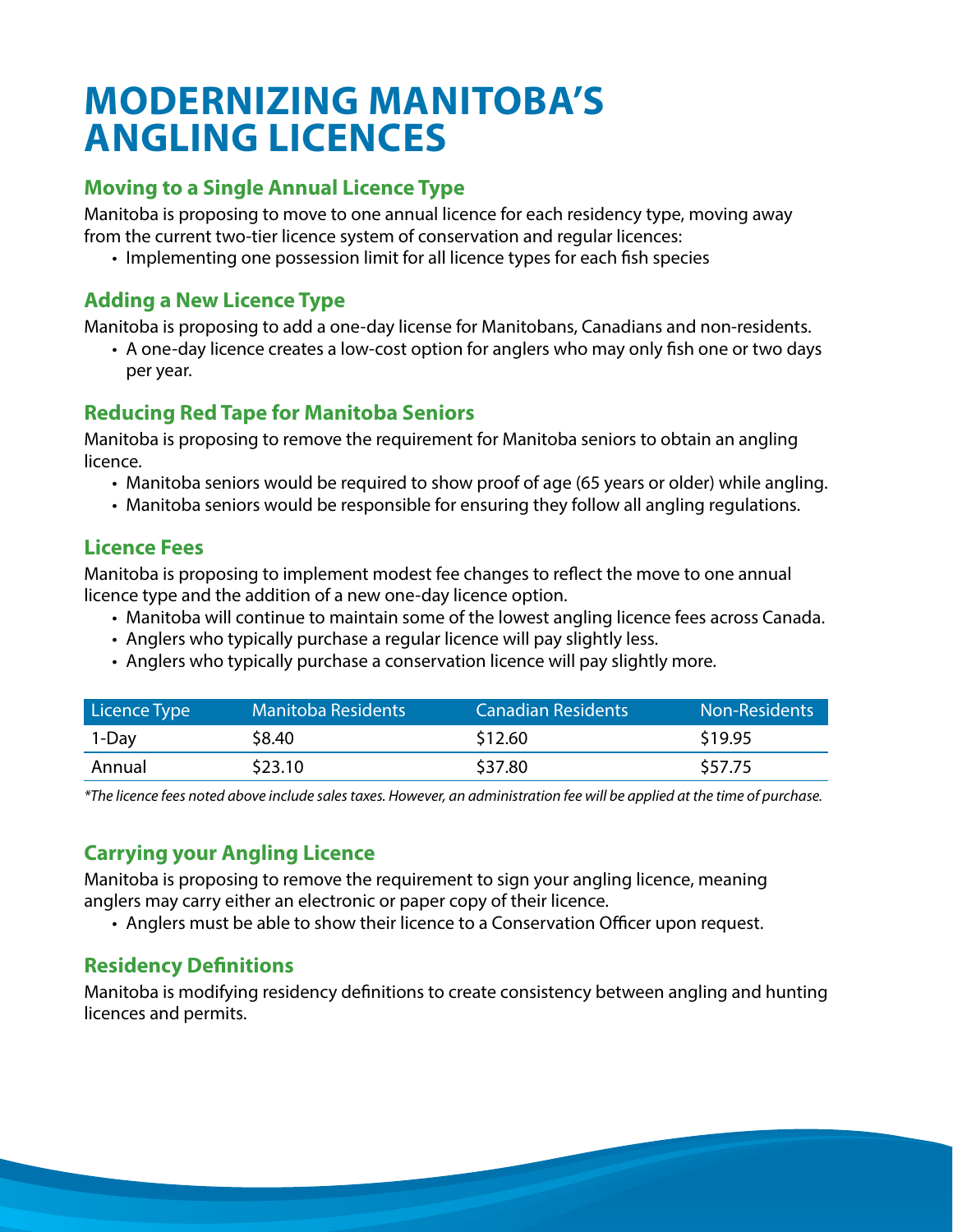### **ANGLING SEASONS AND LIMITS ENHANCED OPPORTUNITIES,**

#### **BETTER PROTECTION**

#### **Species-specific Seasons**

Manitoba is proposing to implement species-specific seasons, which will allow anglers to fish year-round for some species.

#### **Possession Limits**

Manitoba is proposing to implement one possession limit for all licence types by fish species.

- Possession limits for some fish species will be consistent with the current conservation limits, whereas possession limits for other fish species will be consistent with current regular limits.
- Lake specific regulations will still apply to protect vulnerable fish populations or create unique angling experiences.

#### **Protection of Large Fish**

Manitoba is proposing to implement new size restrictions to protect large fish, enhancing opportunities to catch trophy-sized fish.

#### **Closed to All Angling Areas**

- Manitoba is proposing to strategically close some areas to all angling from the first Monday in April, to and including the third Friday in May, to protect spawning fish.
- Proposed "closed to all angling" areas include:
	- o the Red River and its tributaries, to the first impassable barrier between Lockport and Lake Winnipeg
	- o the Assiniboine River, downstream of the Portage Diversion to Highway 240
	- o Dauphin Lake and its tributaries
- Indigenous rights-based harvesters can continue to fish for food in these closed areas.

### **A NEW TOOL TO HELP PLAN YOUR NEXT FISHING ADVENTURE**

The Manitoba government recently launched **Lake Information for Anglers**, a new interactive website that provides valuable fisheries information in an accessible format. For more information, visit www.manitobafisheries.com.

Anglers can access the site to view lake contour data, fish stock assessment data, boat launch photos and fish stocking records.

**Lake Information for Anglers** is a great tool to help plan your next fishing adventure to one of Manitoba's world class fishing destinations.

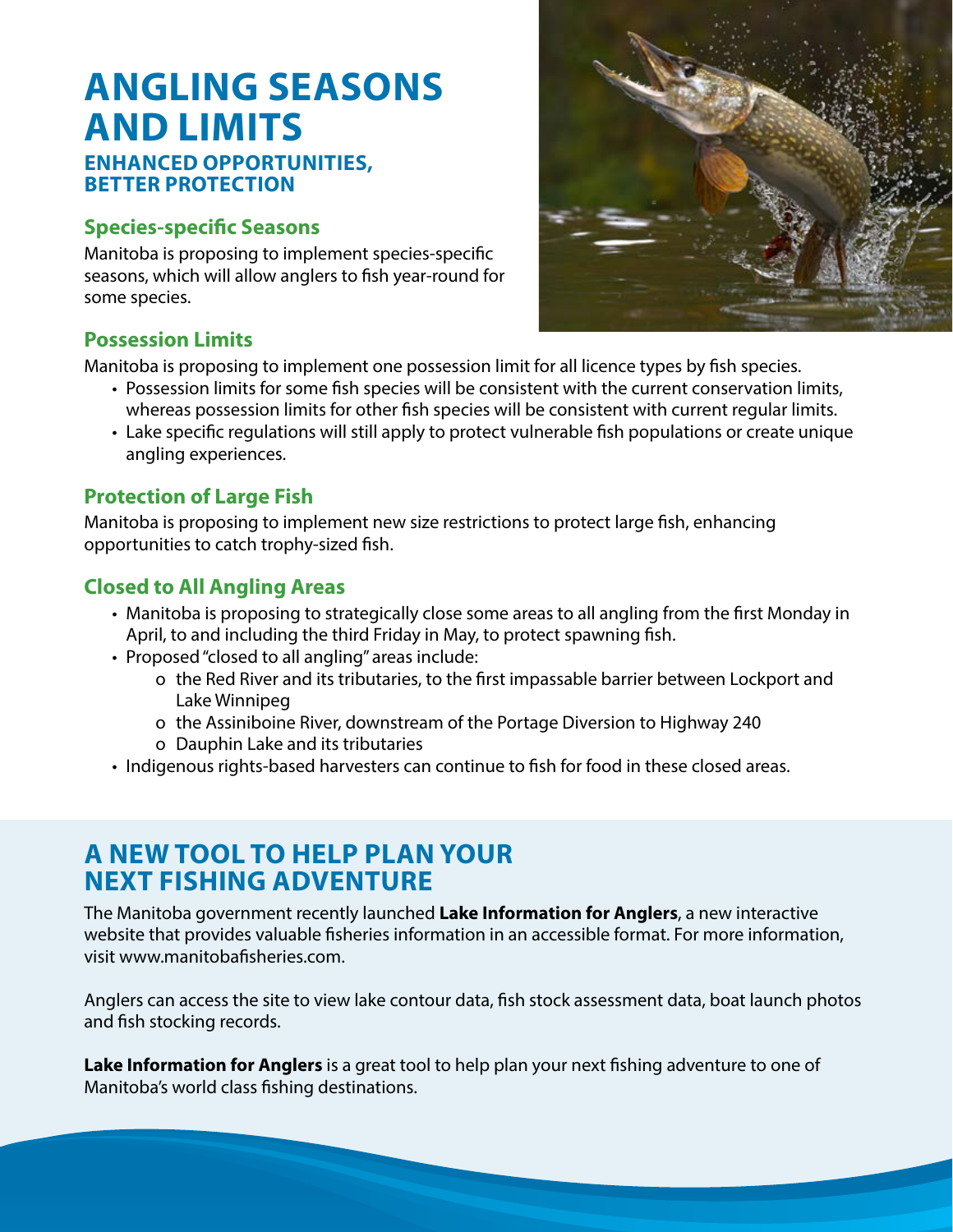### **PROPOSED CHANGES TO SEASONS AND LIMITS BY SPECIES**

| <b>SPECIES</b>                            | <b>SEASON</b>                                                                                                                                                                         | <b>POSSESSION LIMIT</b> | <b>SIZE RESTRICTIONS</b>                                                                     |
|-------------------------------------------|---------------------------------------------------------------------------------------------------------------------------------------------------------------------------------------|-------------------------|----------------------------------------------------------------------------------------------|
| WALLEYE /<br><b>SAUGER</b>                | <b>SOUTHERN DIVISION:</b><br>Open 3rd Saturday of May, to and including<br>the last Sunday of Spring Break<br>Closed 1st Monday in April, to and including<br>the 3rd Friday in May   | 4                       | One may exceed 55 cm<br>None may exceed 70 cm                                                |
|                                           | <b>NORTHERN DIVISIONS:</b><br>Open 3rd Saturday in May to and including<br>Last Day in April<br>Closed May 1, to and including the 3rd Friday<br>in May                               |                         |                                                                                              |
|                                           | Anglers must not target Walleye or Sauger<br>during the closed season.<br>Anglers must immediately release all Walleye<br>and Sauger incidentally caught during the<br>closed season. |                         |                                                                                              |
| <b>NORTHERN PIKE</b>                      | Open year-round                                                                                                                                                                       | 4                       | None over 75 cm<br>between and including<br>1st Monday in April and<br>the 3rd Friday in May |
|                                           |                                                                                                                                                                                       |                         | One may exceed 75 cm<br>None may exceed 90 cm<br>outside period above.                       |
| <b>LAKE TROUT</b>                         | <b>SOUTHERN DIVISION:</b><br>Open November 1, to and including<br>September 14<br>Closed September 15, to and including<br>October 31                                                 | $\mathbf{1}$            | None may exceed 65 cm                                                                        |
|                                           | <b>NORTHERN DIVISIONS</b><br>Closed during spawning, to be determined<br>upon further consultation                                                                                    |                         |                                                                                              |
| <b>LAKE STURGEON</b>                      | <b>SOUTHERN DIVISION:</b><br>Open June 16, to and including April 30<br>Closed May 1, to and including June 15                                                                        | $\Omega$                | N/A                                                                                          |
|                                           | <b>NORTHERN DIVISIONS</b><br>Open July 1, to and including April 30<br>Closed May 1, to and including June 30                                                                         |                         |                                                                                              |
|                                           | Conservation closures on the Winnipeg River<br>and the Nelson River systems remain in place.                                                                                          |                         |                                                                                              |
| SMALLMOUTH<br><b>BASS</b>                 | Open year-round                                                                                                                                                                       | 4                       | One may exceed 40 cm                                                                         |
|                                           |                                                                                                                                                                                       |                         | None may exceed 45 cm                                                                        |
| <b>CHANNEL CATFISH</b>                    | Open year-round                                                                                                                                                                       | 4                       | None may exceed 60 cm                                                                        |
| STOCKED TROUT                             | Open year-round                                                                                                                                                                       | 3                       | One may exceed 45 cm                                                                         |
|                                           |                                                                                                                                                                                       |                         | None may exceed 60 cm                                                                        |
| <b>BLACK CRAPPIE</b>                      | Open year-round                                                                                                                                                                       | 6                       | None may exceed 35 cm                                                                        |
| YELLOW PERCH                              | Open year-round                                                                                                                                                                       | 25                      | N/A                                                                                          |
| <b>LAKE WHITEFISH</b>                     | Open year-round                                                                                                                                                                       | 10                      | N/A                                                                                          |
| <b>BLUEGILL AND</b><br><b>PUMPKINSEED</b> | Open year-round                                                                                                                                                                       | 10                      | N/A                                                                                          |
| <b>ALL OTHER</b><br><b>SPECIES</b>        | Open year-round                                                                                                                                                                       | No proposed<br>changes  | No proposed changes                                                                          |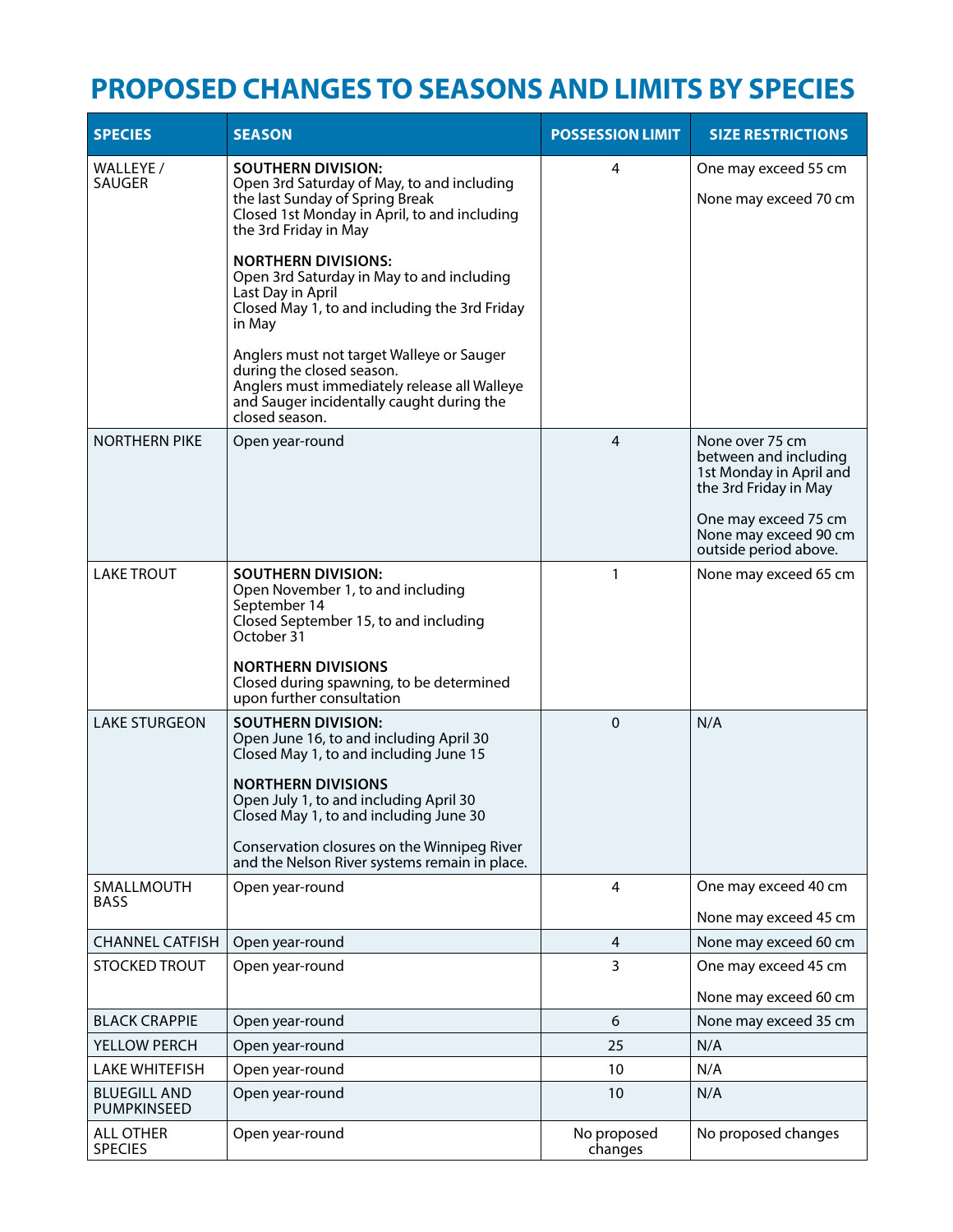### **HOW DOES THIS STRATEGY PROTECT WALLEYE POPULATIONS?**

Manitoba is taking measures to protect Walleye and Sauger populations by:

- opening the walleye and sauger season one week later than the current opening date
- imposing a provincial possession limit of four walleye and sauger (combined) for all licence types
- increasing the protection of large, spawning-size Walleye through new size restrictions
- implementing closed to all angling areas to protect important Walleye and Sauger spawning grounds, and limiting fishing during spawning in areas that experience high angling pressure (excluding rights-based harvest for food)
- enhancing angler education initiatives
- strengthening enforcement to monitor compliance with fisheries regulations

### **A BALANCE BETWEEN INCREASING OPPORTUNITIES AND PROTECTING OUR FISHERIES**

Manitoba is experiencing an increase in angling and is introducing new opportunities to fish yearround. As a result of the increase in angler participation in our world-class fisheries, Manitoba is taking measures to enhance protection of fish populations through lowering possession limits for certain species, closing areas to licensed angling to protect spawning fish, and introducing new size restrictions to protect large fish.

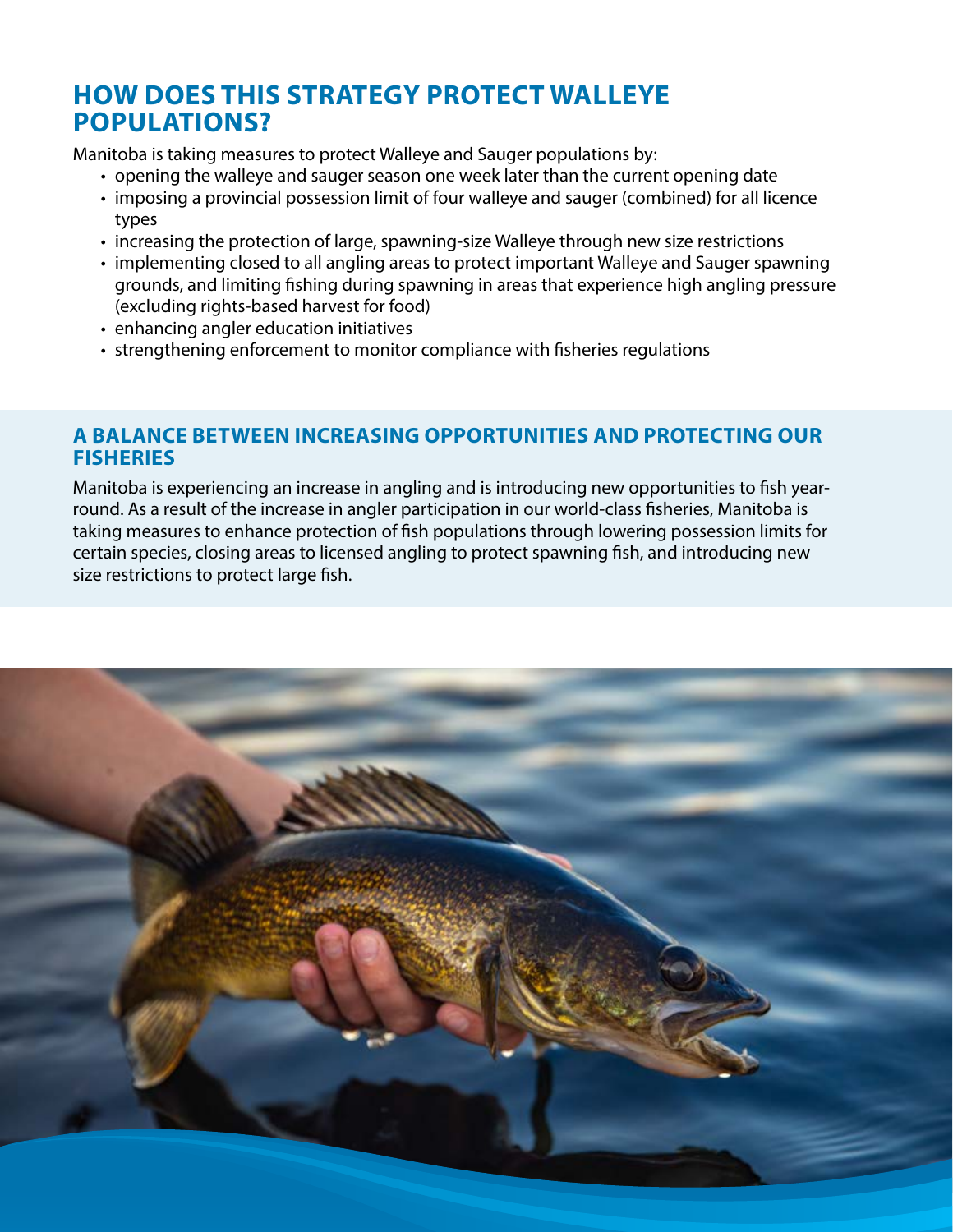### **AQUATIC LIVE BAIT HARVEST AND USE LOWERING THE RISK OF THE SPREAD OF AQUATIC INVASIVE SPECIES**

Manitoba is proposing a ban of aquatic live bait harvest and use effective April 1, 2027:

- includes live bait fish and leeches
- does not include night crawlers or frogs

### **Risk associated with aquatic live bait use:**

- Aquatic live bait fish and leeches are transported in water, which is a route for the movement of aquatic invasive species, such as zebra mussels.
- The threat of new introductions of aquatic invasive species and fish diseases into Manitoba waters is increasing, as new aquatic invasive species are found in neighbouring jurisdictions, across Canada and the U.S.
- The use and possession of live bait fish is prohibited in other jurisdictions across Canada, including Alberta, Saskatchewan and Quebec. In Manitoba, live bait fish are already prohibited in Northern Manitoba Fishing Divisions, most provincial parks and stocked trout waters.

### **DID YOU KNOW?**

Zebra mussel veligers (larvae) are microscopic and too small to see with the naked eye. Veligers are so tiny, they can be moved unknowingly to new waterbodies in any surface water including the water used to transport live bait fish and leeches.

### **ICE FISHING ENHANCED SAFETY**

### **Identification on Ice Fishing Shelters**

Manitoba is proposing that anglers must continue to include identification information on ice fishing shelters. However, anglers will be able to use their fishing licence information as an alternative, as follows:

- first and last name or valid angling licence customer ID number
- phone number

An address will no longer be required.

Rights-based harvesters can use their full name and phone number.

### **Removal of Ice Fishing Shelters**

Manitoba is proposing that ice fishing shelters in Area B in the Southern Fishing Division be removed by March 15.